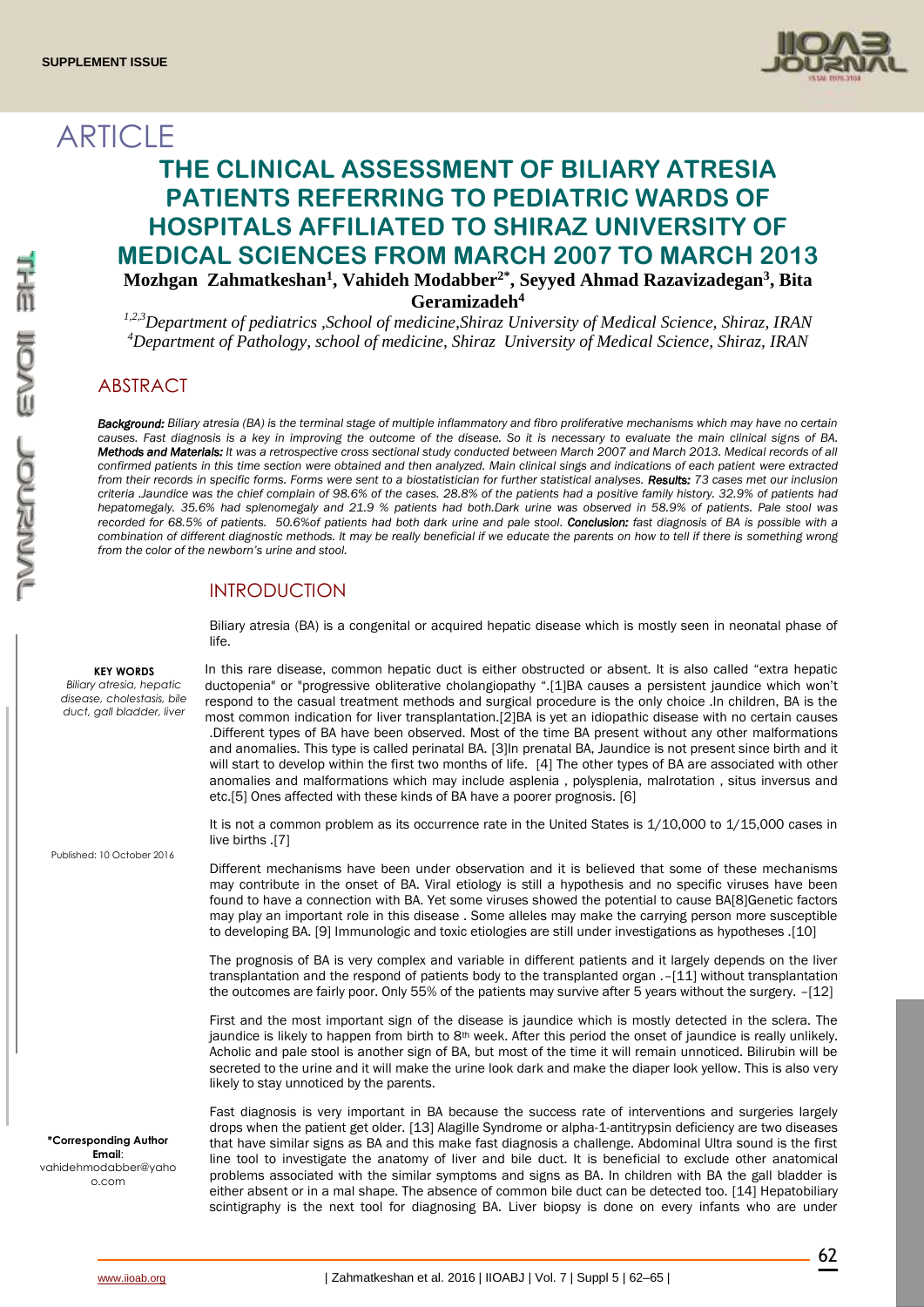

investigation for BA .After all these procedures, liver biopsy will confirm the BA and the urge of surgical intervention.

After that the infant will be taken to the operation room and after the pre-cutaneous Cholangiogram the surgeon will decide whether to do the KASAI procedure or not. KASAI procedure and liver transplantation are two main surgical treatments of BA.

As time plays an important role we should study the clinical features of BA in the infants so that we can achieve a faster diagnosis process. We designed this study to record and evaluate clinical signs of infants with biliary atresia in Shiraz, Iran in order to find a fast and sharp diagnosis method.

### MATERIALS AND METHODS

It was a retrospective cross sectional study conducted between March 2007 and March 2013. After the legal and ethical approval of the local health authorities, all the patients that was diagnosed as BA patient in pediatrics ward of hospitals affiliated to Shiraz University of medical sciences was entered in our sample. At the end 72 confirmed BA patients were remained in the study. The patients were aged 1 week to 12 yrs. The BA was confirmed by ultrasound investigation and liver biopsy. Only the hospitalized patients were included in the study and all the outpatient cases were excluded. Patients with the lack of required information in their medical sheet were excluded too. Based on the previous studies and the consultation of a biostatistician a minimum of 70 patients were required for the study to achieve a power of 80. All the cases had a medical sheet which was recorded in the medical records library of Shiraz university of Medical sciences. We first examined their medical records and all their clinical signs and findings were transferred to another form which was designed for the study. Patients' age, birth weight, family history and chief complaint was extracted and written down in the first part of the form. Then it was checked if the patient had pale stool and dark urine. Then the anatomical abnormalities of the patients were checked. [Hepatomegaly, splenomegaly, situation of gall bladder and the condition of intra and extra hepatic bile duct].

After that the forms were sent to a biostatistician for the analyses. SPSS V 15 were used as the statistics program. Independent T-test were used and p value under 0.05 was defined as significantly meaningful .

#### RESULTS

At the end, after all the evaluations and exclusions, 73 cases were included in the results. Of these 73 cases, 72 was referred to hospital with the chief complaint of jaundice and 1 with cirrhosis. Patients were aged one week to 12 yrs. with the mean age of 2.50±3.31. 21 (28.1%) of patients had a family history of BA. Mean weight was  $5.86 \pm 3.31$  kg. Thirty out of 72 (43.66%) were diagnosed at the age of 2 months and earlier. The time interval between onset of signs and symptoms and diagnosis is as follows: 1) Less than 1 month: 37 patients (51.38%), 2) 1 to 3 months: 19 patients (26.38%), 3) 3 to 6 months: 4 patients (5%), 4) 6 to 12 months: 8 patients (11.11%), and after 12 months: 4 patients (5%).

Regarding physical examination abnormalities ,24(32.9%) patients had hepatomegaly. 26(35.6%) had splenomegaly and 16 (21.9) patients had both. 19 (26%)patients had BA in intrahepatic bile duct while 7(9.5 % ) patients had dilated intrahepatic bile duct , 7 out of these 8 patients had obstructed extrahepatic bile duct which may cause the intrahepatic duct to dilate . Extrahepatic bile duct was obstructed in 48 (65.7%) patients .Gall bladder was absent in 24 (32.9%) patients.

Dark urine was observed in 43 (58.9%) patients. Pale stool was recorded for 50(68.5%) patients. 37(50.6%) patients had both dark urine and pale stool.

## DICUSSION AND CONCLUSION

Although diagnosis of BA isn't a hard thing to do, doing it fast is still a big challenge. Because most of the clinical signs and symptoms of BA is also present in other hepatic diseases. Scientists are really keen to screening tests for BA because early diagnosis is really important. Mushtaq *et al* designed a study to find if it is possible to create an easy and fast screening method. They used dry blood spots on the universal Guthrie screening card to evaluate the concentration of bile salts in the blood. Though they find a slight concentration difference between the affected infants and normal ones , they thought that the difference isn't sufficient enough to accept this test as a certain screening method .[15]

Our results showed that most of the families took in the infants because of jaundice . More than half of diagnoses were made at the time when newborns were older than 2 months. BA is associated with a persistent jaundice. Most Iranian parents assume the jaundice to be normal at the beginning. As they see no signs of recovery they will bring the infant to the hospital. This is not a good news. No one noticed the changes in the infants' urine color or the pale stool. This demonstrates the urge to train the families and parents after child birth .It can be really beneficial if we train the parents about normal urine and stool. Hsiao *et al* started a national wide project to create an easy and simple screening method for BA which could be done by the parents. A card was given to the parents with a child health booklet. In the card they showed the parents how to tell if the stool color is right and how to know if there is something wrong about the color. By using this method they found that the sensitivity of detecting BA before two months of age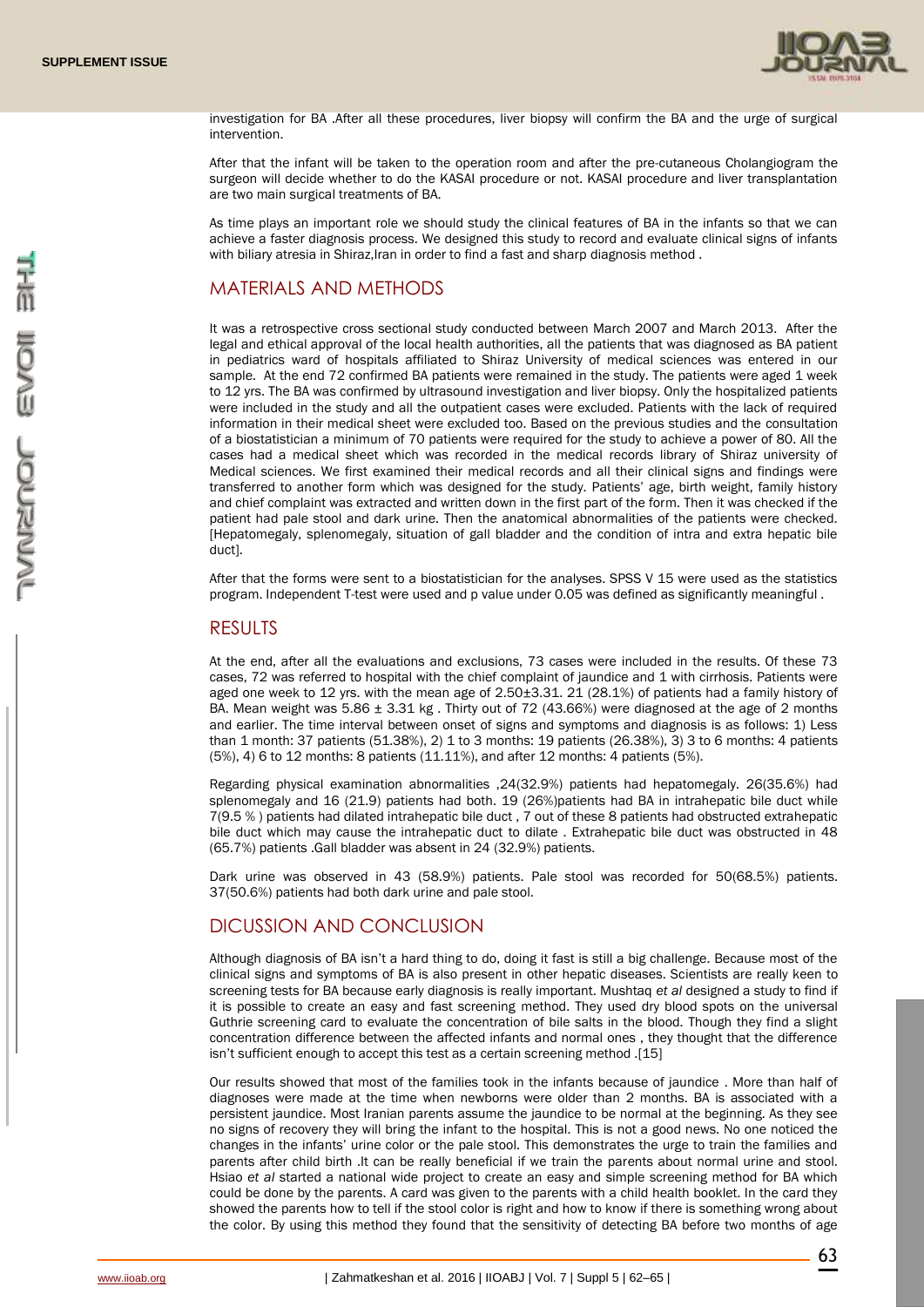

was 72.5% in 2004, which was significantly improved to 97.1% in 2005.They concluded that using such methods may enhance early detection of the disease, and as a result the outcomes will be better. [16] Similar studies are suggested in Iran.

**Table 1:** Main clinical signs and symptoms of the patients diagnosed with BA.

| <b>Chief complain</b> | Percent |
|-----------------------|---------|
| Jaundice              | 98.60%  |
| Cirrhosis             | 1.40%   |
| <b>Family history</b> |         |
| <b>Positive</b>       | 28.80%  |
| Negative              | 71.20%  |
| Dark urine            |         |
| <b>Positive</b>       | 58.90%  |
| <b>Negative</b>       | 41.10%  |
| Pale stool            |         |
| <b>Positive</b>       | 68.50%  |
| Negative              | 31.50%  |
| Hepatomegaly          |         |
| Present               | 32.90%  |
| Absent                | 67.10%  |
| Splenomegaly          |         |
| Present               | 35.60%  |
| Absent                | 64.40%  |
| <b>Gall bladder</b>   |         |
| normal                | 38.40%  |
| absent                | 32.90%  |
| dilated               | 2.70%   |
| contracted            | 26%     |
| Liver transplantation |         |
| received              | 28.80%  |
| not received          | 71.20%  |

71.20% of the patients in our study didn't have any family history of BA. In current literature there aren't enough supporting data to directly link BA with the genetics, as the twins doesn't share the phenotype and it is usually just seen in one of them. Silveira *et al* evaluated the possibility of familial inheritance of BA and concluded that there aren't any direct link between BA and genetics, but genetics may indirectly make an infant more susceptible than another.[17]

Using the ultrasound to evaluate the anatomic situation of liver and gall bladder have been a first line diagnostic tool for BA. Regarding our data splenomegaly and hepatomegaly can't be a good sign of BA, as most of the patients were negative regarding these two issues. Splenomegaly is usually detected if the presentation is late and it is a signof portal hypertension.Nowadays, clinicians use the triangular cord sign in ultra sound evaluation to diagnose BA. This sign shows a fibrotic mass at porta hepatis. One of the weak points of our study is that we didn't have data about whether the clinicians used this sing for diagnosis or no. Takamizawa*et al* reviewed the medical data of 85 infants who were diagnosed with BA. They concluded that with emphasising on the triangular cord sign and gallbladder length and gallbladder contractility we can diagnose BA with a great certainty level. [18] By using these and combining them with laboratory tests and Hepatobiliary scintigraphy will make a fast diagnosis possible and may indirectly enhance the prognosis of this complex problem . Yet more research is needed regarding this issue.

64